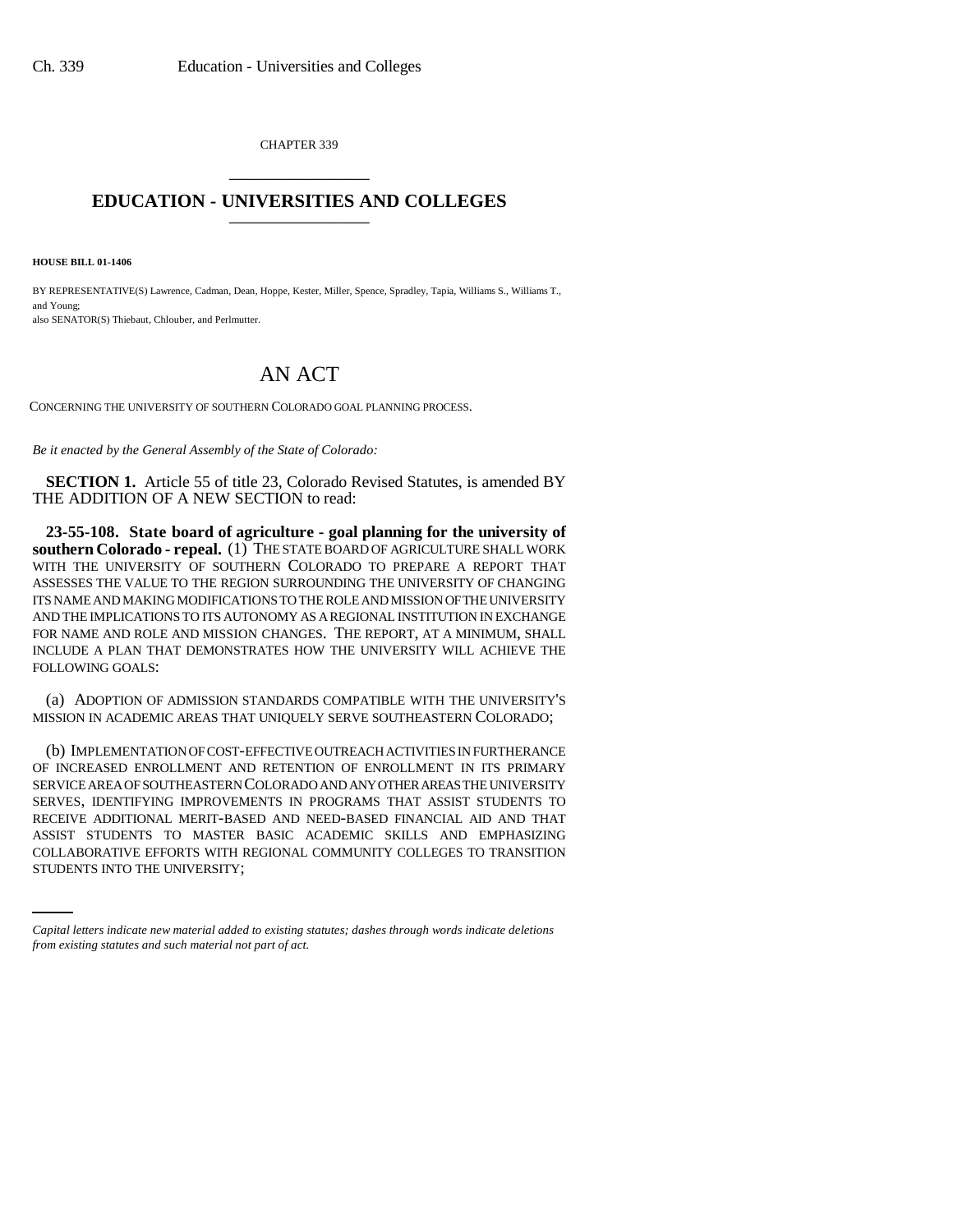(c) ADVANCEMENT TOWARD INCREASED STRENGTH AND QUALITY IN THE KEY ACADEMIC PROGRAMS PROVIDED BY THE UNIVERSITY, DETAILING ENHANCEMENTS TO PROFESSIONAL AND ENGINEERING TECHNOLOGY PROGRAMS, EDUCATION PROGRAMS, TRADITIONAL LIBERAL ARTS AND SCIENCES PROGRAMS, AND SELECT GRADUATE PROGRAMS AND ASSESSING THE DESIRABILITY FOR INCREASED FACULTY RESEARCH AND GRADUATE STUDENT RESEARCH AND THE PROSPECTS FOR ACCESSING RESEARCH GRANTS IN COLLABORATION WITH OTHER STATE-SUPPORTED INSTITUTIONS OF HIGHER EDUCATION THAT FOCUS ON DISTINCTIVE COMPETENCIES AND REGIONAL NEEDS;

(d) PROGRESSION TOWARD THE IMPLEMENTATION OF A GENERAL EDUCATION CURRICULUM AT THE UNIVERSITY THAT IS COMPARABLE TO THE CURRICULA EMPLOYED BY OTHER STATE-SUPPORTED INSTITUTIONS OF HIGHER EDUCATION, RECOGNIZING THE NEED TO FACILITATE SUCCESSFUL CREDIT TRANSFERS AND THE ACADEMIC PROGRESS OF STUDENTS TRANSFERRING BETWEEN INSTITUTIONS AND FOR FACULTY COLLABORATION IN PROGRAM ARTICULATION, CURRICULUM DEVELOPMENT AND REVIEW, AND EVALUATION;

(e) AVOIDANCE OF UNNECESSARY DUPLICATION OF PROGRAMS AND DEGREES WITH OTHER STATE-SUPPORTED INSTITUTIONS OF HIGHER EDUCATION, TAKING INTO CONSIDERATION THE DIFFERENT STUDENT POPULATIONS SERVED AND THE DISTANCE SEPARATING INSTITUTIONS;

(f) ESTABLISHMENT OF STANDARDS FOR FACULTY APPOINTMENT, PROMOTION, TENURE, CLASS LOADS, CREATIVE AND SCHOLARLY WORK, OVERALL PERFORMANCE, AND SALARIES THAT ARE COMPARABLE TO STANDARDS APPLIED BY OTHER STATE-SUPPORTED INSTITUTIONS OF HIGHER EDUCATION, TAKING INTO CONSIDERATION INSTITUTIONAL SIZE, ROLE, MISSION, AND STUDENT ADMISSION STANDARDS;

(g) ATTAINMENT OF RESOURCES ADEQUATE TO ENHANCE THE UNIVERSITY'S ROLE AND MISSION, IDENTIFYING ADDITIONAL RESOURCES REQUIRED TO MEET AN ENHANCED ROLE AND MISSION, INCLUDING RESOURCES TO EMPLOY THE NECESSARY FACULTY AND STAFF, AND TO PROVIDE ACADEMIC PROGRAM SERVICES, SUCH AS INFORMATION TECHNOLOGY, LIBRARY AND LABORATORY INSTRUCTIONAL OFFERINGS, AND FACULTY, STAFF, AND STUDENT DEVELOPMENT; AND

(h) EMPLOYMENT OF AN INTEGRATED STRATEGIC PLANNING, FINANCIAL PLANNING, AND BUDGETING PROCESS THAT ARTICULATES LONG-TERM OBJECTIVES IN FURTHERANCE OF THE UNIVERSITY'S MISSION AND IS REFLECTIVE OF COLLABORATIONS WITH OTHER STATE-SUPPORTED INSTITUTIONS OF HIGHER EDUCATION.

(2) THE REPORT SHALL IDENTIFY EXISTING COLLABORATIVE EFFORTS WITHIN THE COLORADO STATE UNIVERSITY SYSTEM IN THE AREA OF ACADEMICS, FACULTY AND STUDENT AFFAIRS, AND ADMINISTRATIVE SERVICES, ASSESSING THEIR VALUE TO THE REGION SURROUNDING THE UNIVERSITY OF SOUTHERN COLORADO.

(3) (a) IF A COMMITTEE OR TASK FORCE TO STUDY HIGHER EDUCATION DURING THE 2001 INTERIM IS ESTABLISHED, OR THERE IS ANY MEETING OF THE JOINT EDUCATION COMMITTEE, THE STATE BOARD OF AGRICULTURE AND THE UNIVERSITY OF SOUTHERN COLORADO SHALL PROVIDE A STATUS REPORT TO SAID COMMITTEE OR TASK FORCE BY